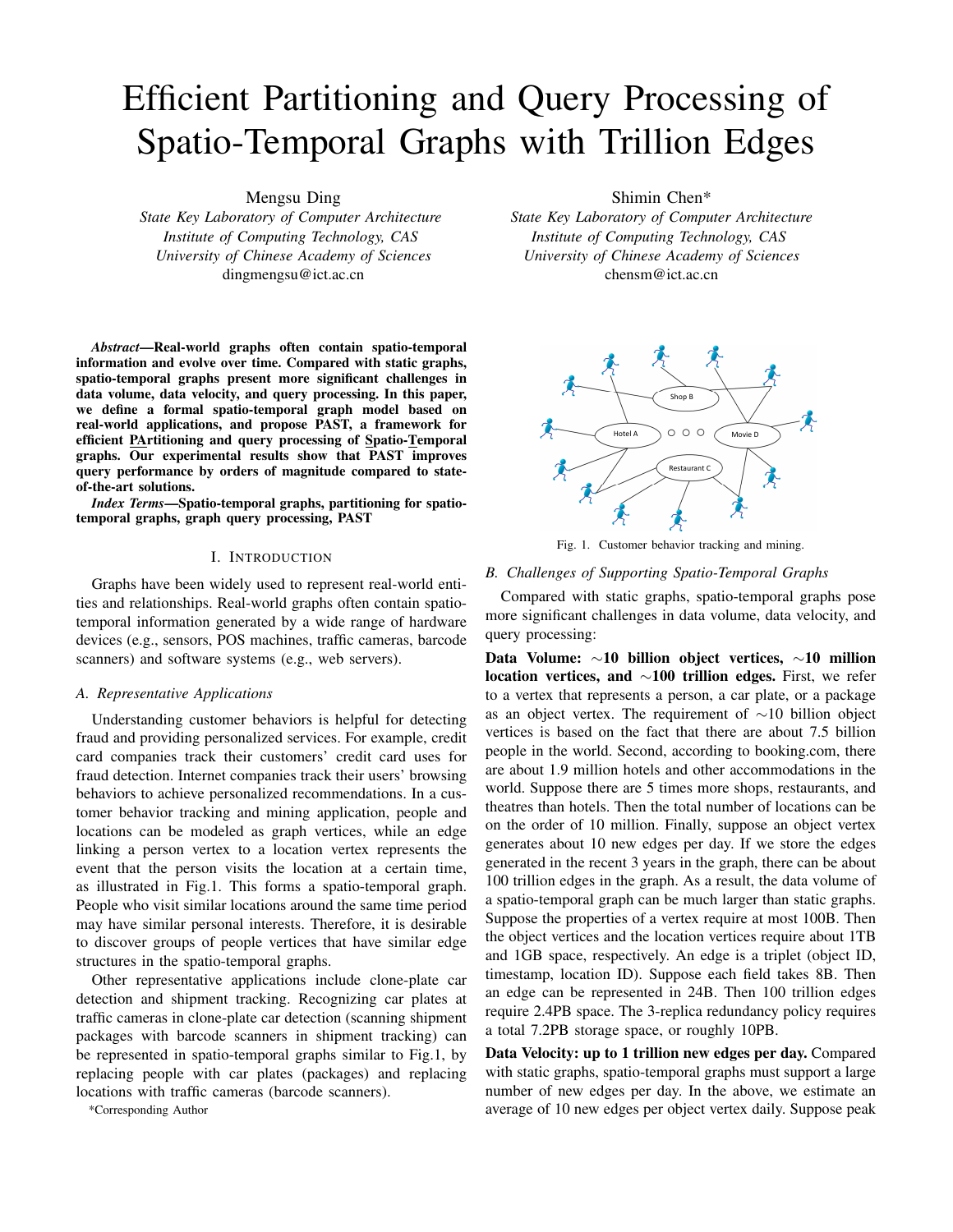cases (e.g., Black Friday shopping) can see ten times more activities. Therefore, we would like to support 100 new edges per object vertex daily, i.e. 1 trillion new edges per day. This means 24TB new ingestion data per day, which requires a solution to support 290MB/s ingestion throughput.

Query Processing: prohibitive communication cost. The data volume and velocity challenges entail a distributed solution that stores the graph data on a number of machines. However, without careful designs, processing queries (e.g., customer behavior analysis) can easily lead to significant cross-machine communication. For example, in order to find subgroups of people with similar interests (i.e. visiting similar locations at similar time), it is necessary to combine the spatial information in location vertices, the temporal information in edges, and properties of person vertices in the computation. As the data volume is huge, the cross-machine communication cost can be prohibitively high.

## *C. Related Work*

Existing graph partitioning solutions [1]–[5] focus mostly on static graphs, trying to minimize the number of cut edges across partitions and balance the partition sizes. However, these solutions do not take into account spatio-temporal characteristics, which are important for query processing in spatiotemporal graphs.

We compare several existing solutions for storing and processing spatio-temporal graphs in this paper: (i) Janus-Graph [6], a state-of-the-art distributed graph database system; (ii) Greenplum [7], a state-of-the-art MPP relational database system; and (iii) Spark [8], a state-of-the-art big data analytics system. Unfortunately, their data storage / partition schemes cannot support spatio-temporal queries well. JanusGraph and Spark store data in key-value stores or distributed file systems (e.g., HDFS). The partition scheme is often random in such systems. Greenplum supports multi-dimensional partitioning. However, the data is first partitioned by the first partition dimension. Then the second partition dimension is applied to each first-level partition to obtain a set of second-level partitions, so on and so forth. Consequently, queries without filters on the first partition dimensions still incur significant cost. The experimental results in Section IV show that our proposed solution can achieve significantly better query performance.

## *D. Our Solution: PAST*

We define a formal model for spatio-temporal graphs based on the representative applications. In this model, a spatiotemporal graph is a bipartite graph with a set of location vertices and a set of object vertices such that every edge connects an object vertex to a location vertex. Then, we present and evaluate PAST, a framework for efficient PArtitioning and query processing of Spatio-Temporal graphs. We vary partitioning and replication methods for location vertices, object vertices, and edges. Moreover, we exploit the multiple replicas of edges to design spatio-temporal partitions and key-temporal partitions. Our partitioning methods can efficiently support graph data storage and query processing. The experimental results show that PAST can successfully achieve the above goals. It improves query performance by orders of magnitude compared to state-of-the-art solutions, including JanusGraph, Greenplum, and Spark.

## II. SPATIO-TEMPORAL GRAPHS

We define a formal model for spatio-temporal graphs based on the representative applications:

*Definition 1 (Spatio-temporal Graph):* A spatio-temporal graph  $G = (V_L, V_O, E)$ .  $V_L$  is a set of location vertices. Every location vertex contains a location property.  $V_O$  is a set of object vertices that represent objects being tracked. Every vertex in  $V_L$  and  $V_Q$  is assigned a globally unique vertex ID.  $E$  is a set of edges. Every edge in  $E$  connects an object vertex to a location vertex, and contains a time property.

In customer behavior tracking and mining, location vertices represent the locations that customers visit, and object vertices represent people. Every location vertex contains a location property such that given two location vertices  $u$  and  $v$ , their distance  $dist(u, v)$  is well defined. For example, if the application is concerned about geographic locations, then the location property is the latitude and longitude of the location vertex. An edge is a (object ID, timestamp, location ID) triplet.

In essence, a spatio-temporal graph as defined in Definition 1 is a bi-parity graph. That is, we do not consider edges between object vertices and edges between location vertices. This abstraction captures the key characteristics and the main challenges of the representative applications.

## *A. Query Workload*

We consider the following four types of queries based on the representative applications:

- **Q1: object trace**: Given an object and a time range, list the locations visited by the object during the time range. For example, Q1 can display activities of a customer or the trace of a shipment package in a period of time.
- **Q2: trace similarity**: Given two objects and a time range, compute the similarity of the two object traces during the time range. Consider edge  $(o1, t1, l1)$  in object  $o1$ 's trace and edge  $(o2, t2, l2)$  in object  $o2$ 's trace. The two edges are considered similar if  $|t2 - t1| \leq TH_{time}$ and  $dist(l2, l1) \leq TH_{dist}$ , where  $TH_{time}$  and  $TH_{dist}$ are predefined thresholds on time and location distance, respectively. The similarity of the two traces is the count of similar edge pairs in the two traces.
- Q3: similar object discovery: Given an object  $o$  and a time range, list the objects that have similar traces compared to o. Display the list in the descending order of trace similarity with o. Q3 can be used to discover people with similar interests in the customer behavior tracking and mining application.
- Q4: clone object detection: Given a time range, discover all the clone objects. An object  $o$  is a clone object if there exists two incident edges  $(o, t1, l1)$  and  $(o, t2, l2)$  such that the computed velocity is beyond a predefined threshold:  $\frac{dist(l2,l\bar{1})}{|t2-t1|}$  >  $TH_{velocity}$ . Q4 supports detection of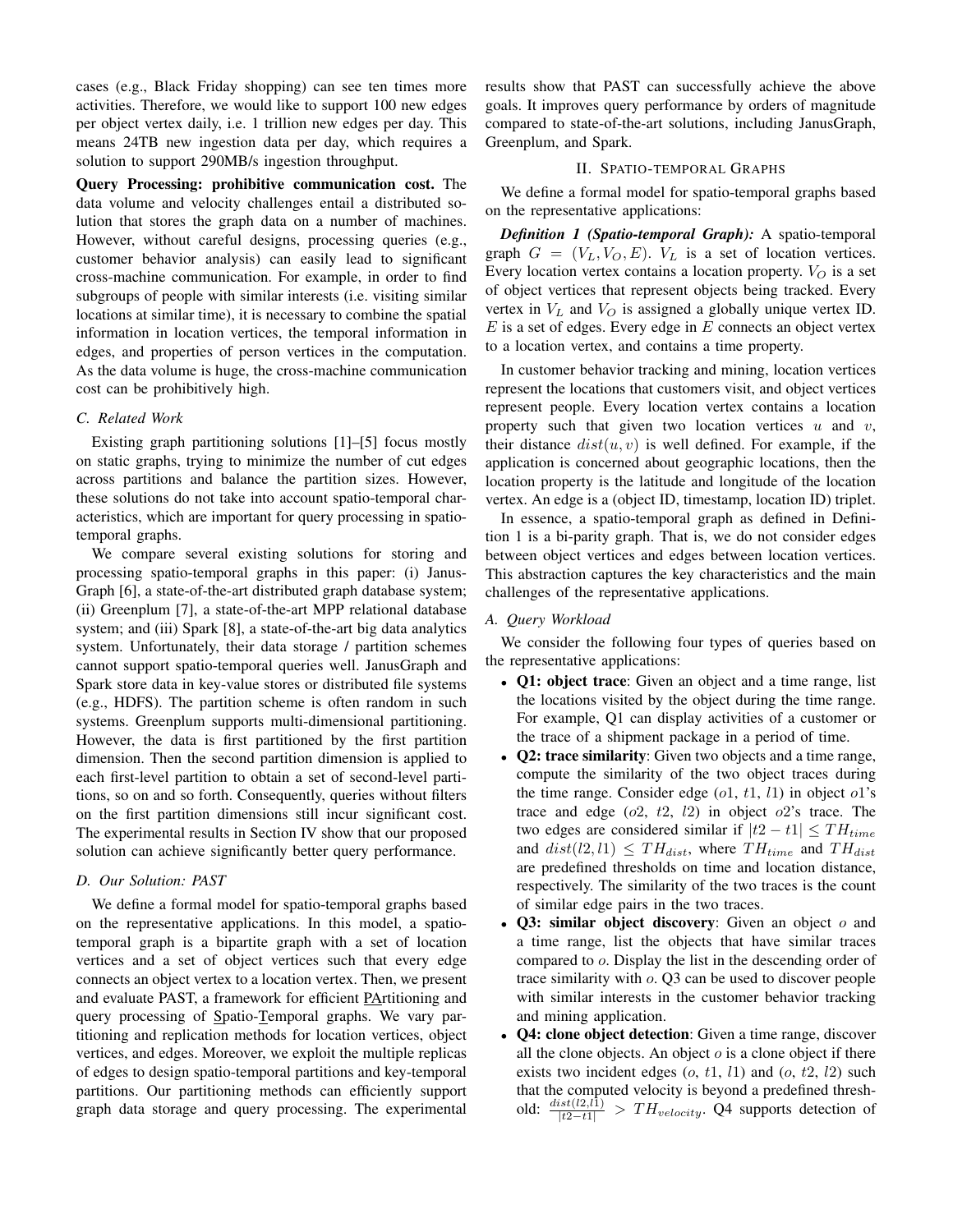duplicate credit cards in customer behavior tracking and mining or cloned car plates in clone-plate car detection.

## III. PAST OVERVIEW

We propose PAST, a framework for efficient PArtitioning and query processing of Spatio-Temporal graphs. The system architecture of PAST is shown in Fig.2.

There is a coordinator machine and a large number of (e.g., 1000) worker machines. The coordinator keeps track of meta information of the graph partitions and coordinates data ingestion. The workers store the graph data, handle incoming updates, and process queries.

Graph Partitioning and Storage. The GraphStore component in Fig.2 implements PAST's graph partitioning methods and supports compressed storage of the main graph data. The GraphStore utilizes an underlying DB/storage system (e.g., the Cassandra key-value store in our implementation).

The number of location vertices is 1/1000 of that of object vertices. As the spatio-temporal graph is a bipartite graph, the average degree of a location vertex is 1000 times of that of an object vertex. Consequently, they have very different impact on the communication patterns in query processing. We choose different partition methods for the two types of vertices. For location vertices, we replicate all the location vertices at every worker so that location lookup and computation can be fast. For object vertices, we employ hash-based partitions.

The number of edges is 4 orders of magnitude higher than the number of vertices. Therefore, edges consume much more space than vertices, and are often the performance critical factor in query processing. Consider the four query types. All four queries filter the edges with a given time range. Therefore, the storage of edge data should support time range filters efficiently. Q1, Q2, and Q4 access edges for a given object, two objects, and all objects, respectively. Hence, it would be nice to organize edges according to object IDs. On the other hand, Q3 can be more efficiently computed if edges are stored in spatio-aware orders. In this way, the system can filter out a large number of edges that are not relevant to the trace of the given object. It seems that the requirements of the four query types are contradicting.

We solve this problem by taking advantage of the multiple replicas of edges. For the purpose of fault tolerance, PAST stores multiple replicas for edges (e.g., 3 replicas). Therefore, we propose a spatio-temporal edge partition method and a keytemporal edge partition method for different edge replicas.

High-throughput Streaming Edge Ingestion. New edge updates are streamed in rapidly. As shown in Fig. 2, the IngestStore component maintains an in-memory staging buffer for incoming new edges. All the worker machines handle incoming edges in rounds. They keep loosely synchronized clocks. In every round, the IngestStores collect the incoming edges in the current round. At the same time, IngstStores send edges collected in the previous round to their destination GraphStores based on the partitions computed by PAST's partition methods. We design an efficient algorithm to perform the data ingestion in the paper.



Fig. 2. PAST system architecture.

Query Processing and Optimization. Given PAST's partition methods, we design a cost-based query optimizer to choose the best partitions for an input query. Our goal is to reduce crossmachine communication and edge data access as much as possible. Our edge partitions divide the spatio-temporal space and key-temporal space into discretized blocks. We perform block-level filtering to avoid reading irrelevant edge data. Then we also take advantage of triangle inequalities for finer-grain filtering if geographic locations are used in the application.

#### IV. EXPERIMENTAL EVALUATION

In this section, we present preliminary evaluation results for understanding the performance of PAST. We study (i) edge ingestion throughput and (ii) query performance.

#### *A. Experimental Setup*

Machine Configuration. The experiments are performed on a cluster of 11 nodes. Each machine is a Dell PowerEdge blade server equipped with two Intel(R)  $Xeon(R)$  E5-2650 v3 2.30GHz CPUs (10 cores/20 threads, 25.6MB cache), 128GB memory, a 1TB HDD and a 180GB SSD, running 64 bit Ubuntu 16.04 LTS with 4.4.0-112-generic Linux kernel. The blade servers are connected through 10Gbps Ethernet. We use Oracle Java 1.8, Cassandra 2.1.9, JanusGraph 0.2.1, Greenplum 5.9.0, Spark 2.2.0 in our experiments.

Workload Generation. We generate a synthetic data set of customer shopping events. The goal to support 10 billion object vertices and 10 million location vertices is designed for clusters with 1000 machines. Given the machine cluster size in our experiments, we scale down the number of vertices by a factor of 100. Therefore, we would like to generate 100 million object vertices and 100 thousand location vertices.

First, we crawled 450 thousand hotel locations in China from ctrip.com (a popular travel booking web site in China). The locations are distributed across about 1100 areas (cities / counties / districts). We randomly choose 10 thousand locations from the real-world hotel locations as shopping locations. Second, we generate 100 million customers. As the number of shopping locations and the population of an area are often correlated, we assign customers to areas so that the number of customers is proportional to the number of locations in an